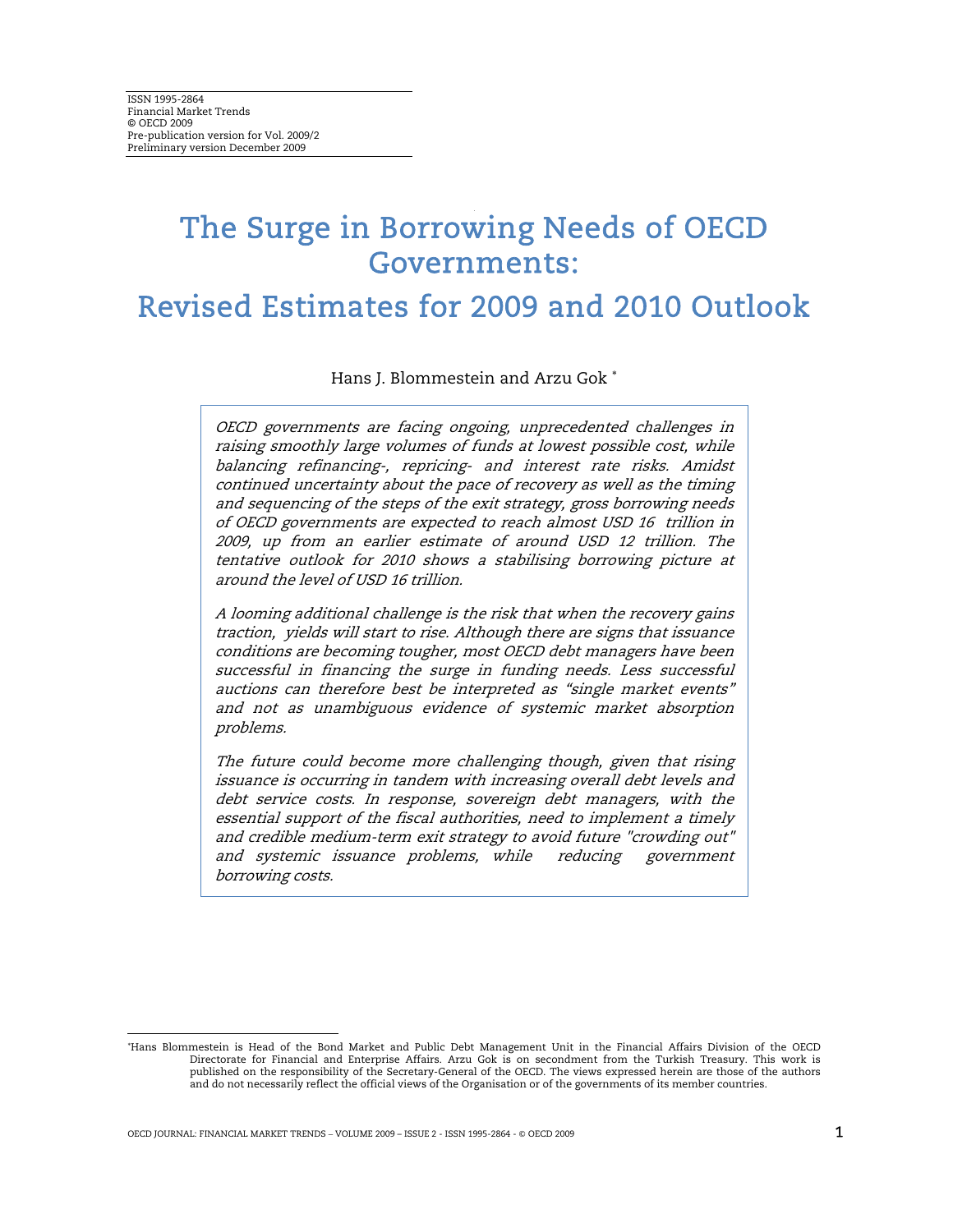# **I. A Challenging Issuance Environment: A Surge in Budget Deficits, Borrowing Needs and Debt**

*Gross borrowing by governments is expected to reach almost USD 16 trillion in 2009* 

Amidst a still highly uncertain economic outlook with increasing budget deficits (Figure 1), gross borrowing needs of OECD governments have increased explosively and are expected to reach almost USD 16 trillion in 2009, up from an earlier estimate of around USD 12 trillion. The tentative outlook for 2010 shows a stabilising borrowing picture, but at the level of USD 16 trillion as well. In this note we are making a policy distinction between funding strategy and borrowing needs. Gross borrowing requirements are calculated on the basis of budget deficits and redemptions, while the funding strategy entails decisions how requirements are going to be financed using different instruments (*e.g*. long-term, short-term, nominal, indexed, etc.) and distribution channels<sup>1</sup>. Calculating short-term gross borrowing requirements is not without complications. Using a new uniform method for measuring short-term gross borrowing needs across different OECD jurisdictions shows a similar development for 2009-2010, though at lower levels.<sup>2</sup>





In USD billion

*Source:* OECD Economic Outlook 86 Database, November 2009*.*

Borrowing needs have increased rapidly in response to soaring costs of financial support schemes and other crisis-related expenditures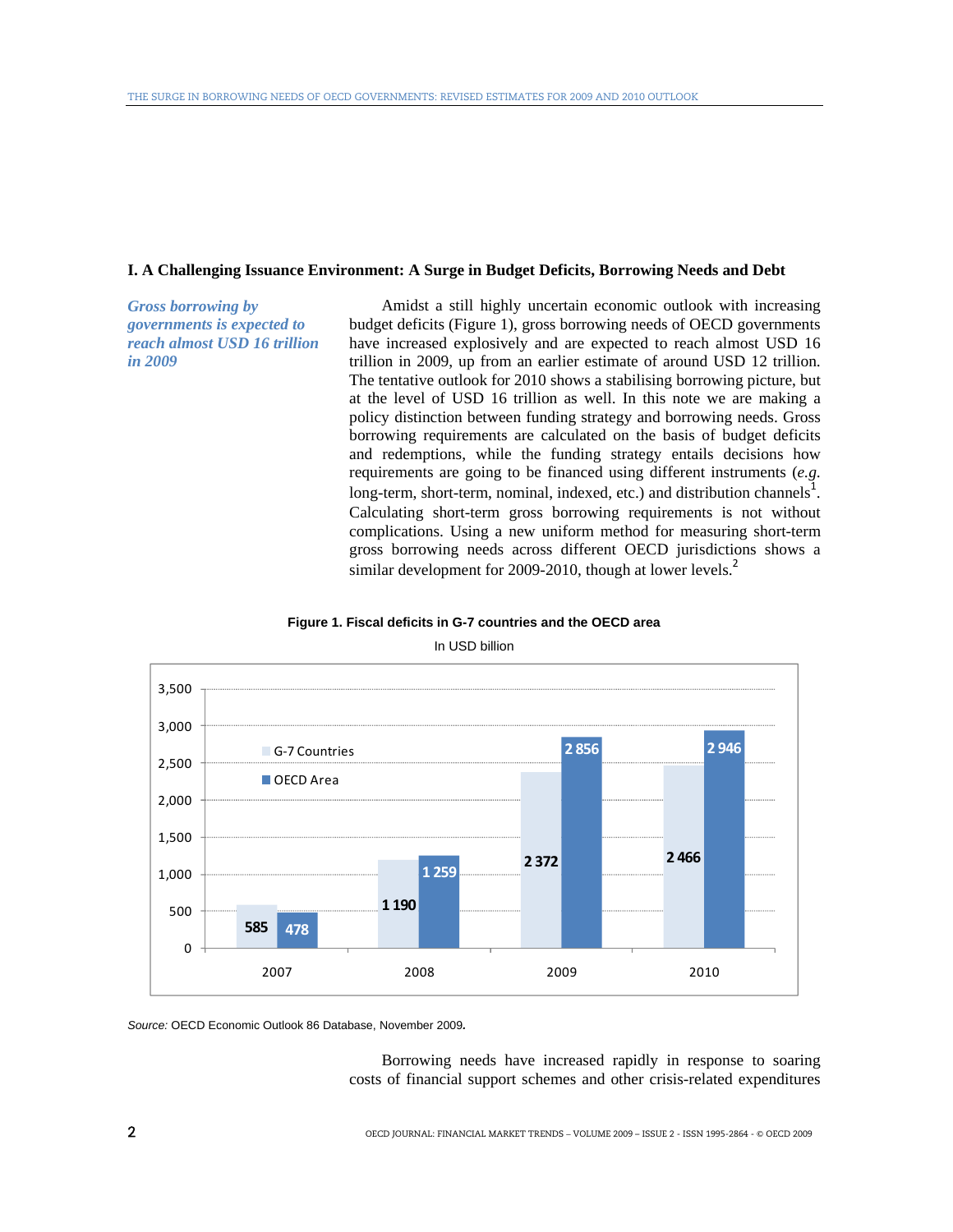as well as recession-induced falls in tax income. Many OECD governments are facing a significant increase in expected deficits this year due to the fiscal fall-out of a recession that is worse than first anticipated and the financial consequences of resolving banking crises. In 2010, the OECD area-wide fiscal deficit is projected to peak at a postwar high of around 8.25% of GDP.<sup>3</sup>

Delegates from the OECD Working Party on Public Debt Management (WPDM) confirmed that many  $\overline{DMOs}^4$  are confronted with dramatically increased borrowing needs<sup>5</sup>. As a result, sovereign issuers need to address the consequences of increased competition in raising funds from markets, leading to higher expected borrowing costs. A looming additional challenge is the risk that when the recovery gains traction and risk aversion falls further, yields will start to rise. For the time being, several factors are offsetting the trend towards higher yield, in particular high unemployment and weak output, low official interest rates and many investors continuing to seek safe, liquid instruments.

Issuance conditions have worsened in some markets with reports about weaker demand at auctions, leading to postponed, failed or cancelled auctions. Thus far, these less successful auctions can best be interpreted as "single market events" and not as unambiguous evidence of systemic market absorption problems.

However, the future trend could be more challenging, given that rising issuance is occurring hand in hand with increasing overall debt levels. In response, several DMOs have adopted changes in issuance procedures and techniques<sup>6</sup>. Although fund raising strategies have become more flexible and somewhat more opportunistic, OECD debt managers remain committed to maintaining a transparent debt management framework so as to minimise medium-term borrowing costs.

In addition, sovereign debt managers, with the essential support of fiscal consolidation policies, need to prepare and implement a timely and credible medium-term exit strategy to avoid future "crowding out" (Figure 2) and systemic issuance problems.

The main objective of this second 'OECD Sovereign Funding Outlook' is to provide an overview of the trends and recent developments associated with the strong increase in sovereign borrowing needs. To that end, the OECD has circulated a Survey among members of the WPDM. The responses (reported in aggregate form below) have been used to calculate (estimates of) Total Gross and Net Borrowing Requirements of OECD governments, and the share of shortterm debt issuance in total gross issuance.

*For the time being, upward pressure on yields are tempered by several factors…* 

*Less successful auctions are no evidence of systemic market absorption problems* 

*A credible medium-term exit strategy is needed to avoid future "crowding out" and issuance problems*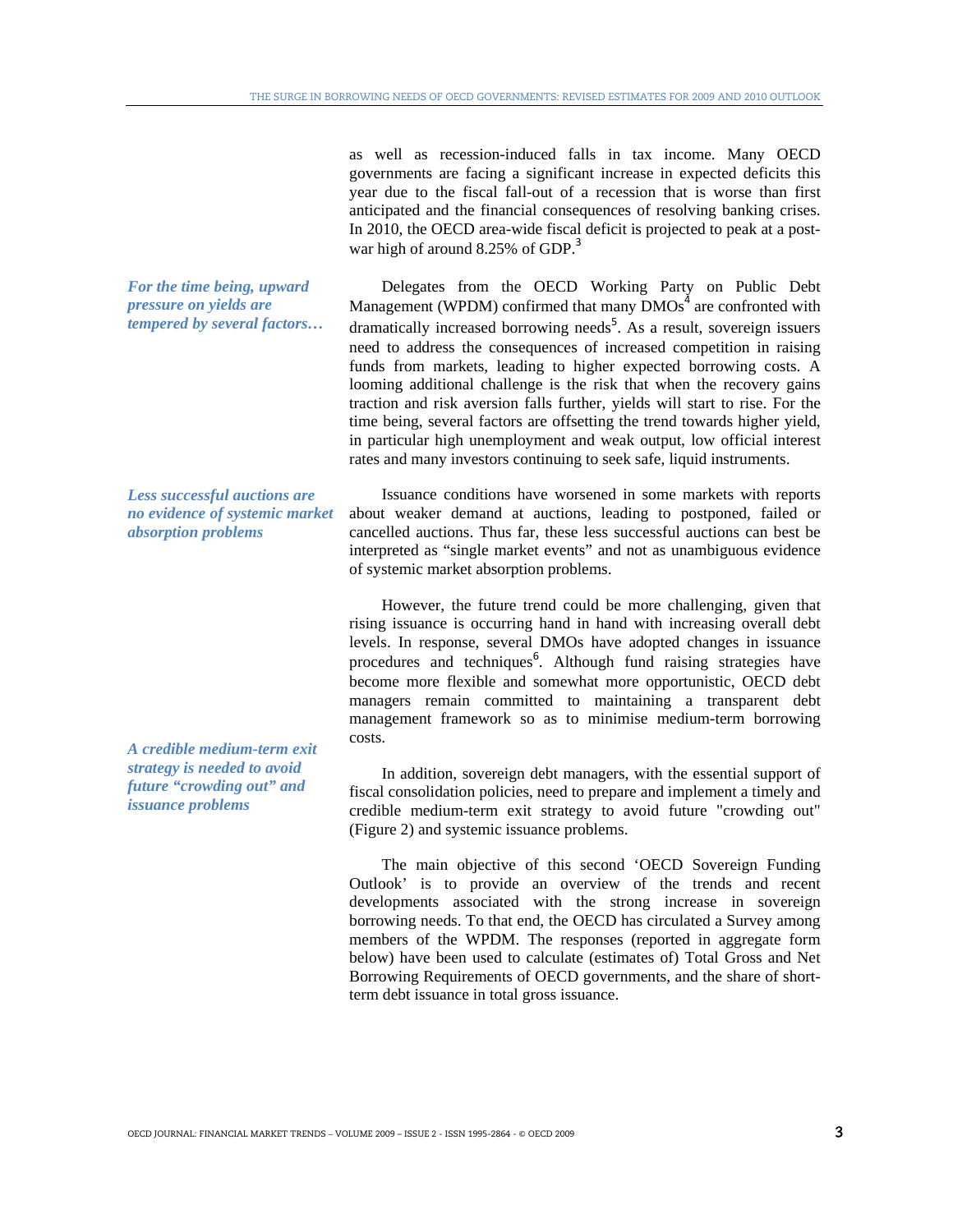

**Figure 2. Spread between long-term and short-term interest rates versus gross government debt in % of GDP** 

*Note:* Bars represent average across all OECD countries for which data are available over the period 1994 to 2008. Short-term interest rates are typically rates on 3-month Treasury bills and long-term interest rates those on 10-year government bonds.

*Source:* OECD Economic Outlook 86 Database, November 2009.

#### **II. Overview funding outlook in the OECD Area**

Estimates of Total Gross Funding (Borrowing) Requirements refer in this paper to Total Marketable Issuance by the central government. These estimates will be presented in aggregate form for the following groupings of OECD sovereign borrowers: (A) Euro zone; (B) Other Europe; (C) Asia-Pacific OECD; (D) North America; and (E) Emerging (EM) OECD.

Figure 3a shows that gross borrowing needs for the OECD area increased from USD 9 trillion in 2007 to around USD 12 trillion in 2008, while a further increase to almost USD 16 trillion is expected for this year. The tentative outlook for 2010 shows a stabilising borrowing picture at around the same level. Net borrowing requirements have increased sharply from around USD 500 billion in 2007, to almost 2 trillion in 2008. This trend is expected to continue in 2009, where net funding requirements are estimated to be more than USD 3.5 trillion. The outlook for 2010 shows a slight decline (Figure 3b).

The 2009-2010 picture for the G-7 countries mirrors broadly the developments for the OECD area as a whole, with gross borrowing estimated for 2010 to remain at about the same level as in 2009 and net borrowing projected to decrease slightly in 2010 (Figure 3c). However, the 2010 funding outlook continues to be surrounded by a very high degree of uncertainty about the pace and strength of the recovery, the timing of the different exit measures and the ultimate budgetary costs of supporting the financial sector.

*Gross borrowing for 2009 and 2010 is estimated at around USD 16 trillion*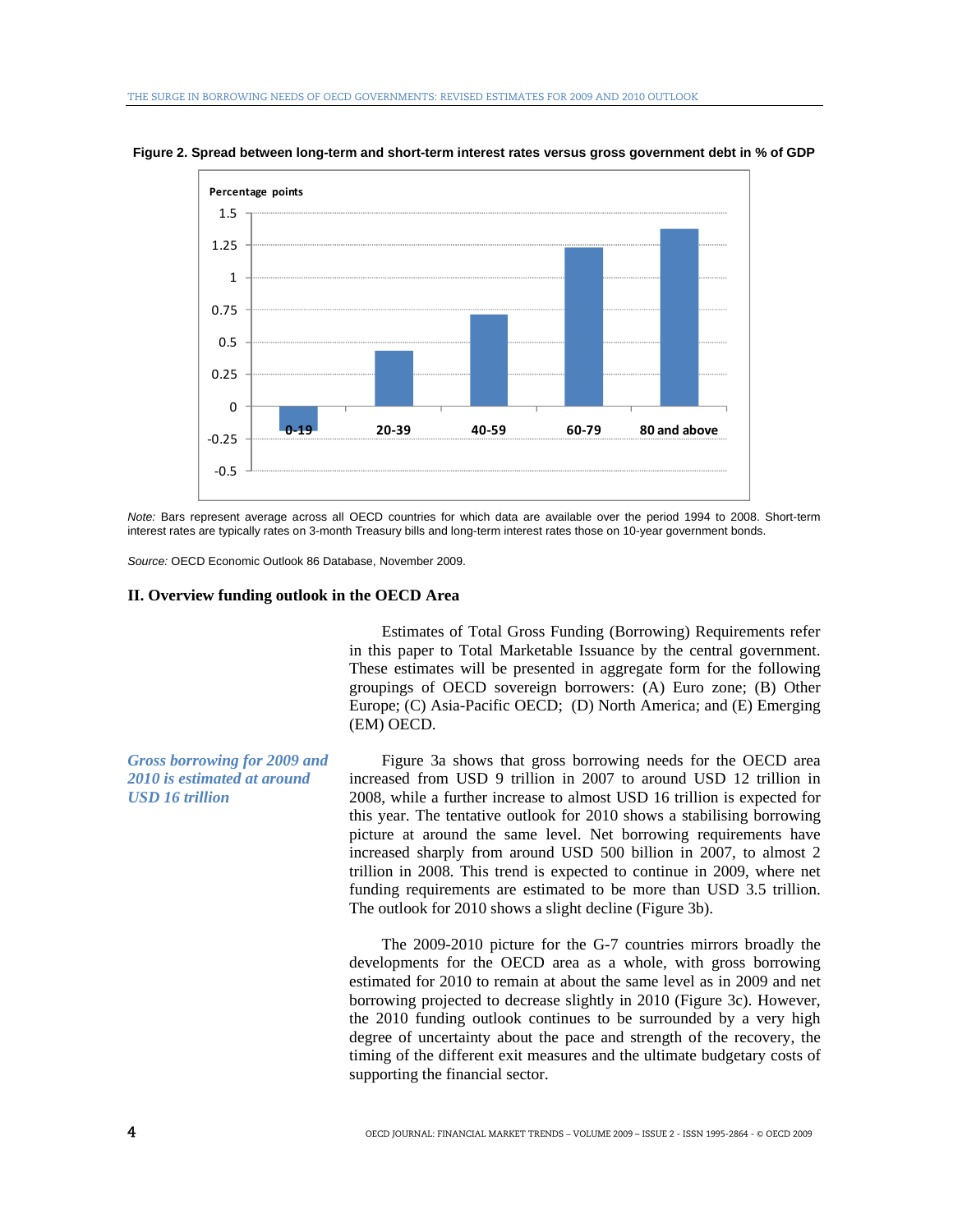

 **Figure 3a. Gross marketable issuance in the OECD area**  In USD trillion

**Source**: Survey by the OECD Working Party on Debt Management; OECD staff estimates.



**Figure 3b. Net marketable issuance in the OECD area**  In USD trillion

*Source:* Survey by the OECD Working Party on Debt Management; OECD staff estimates.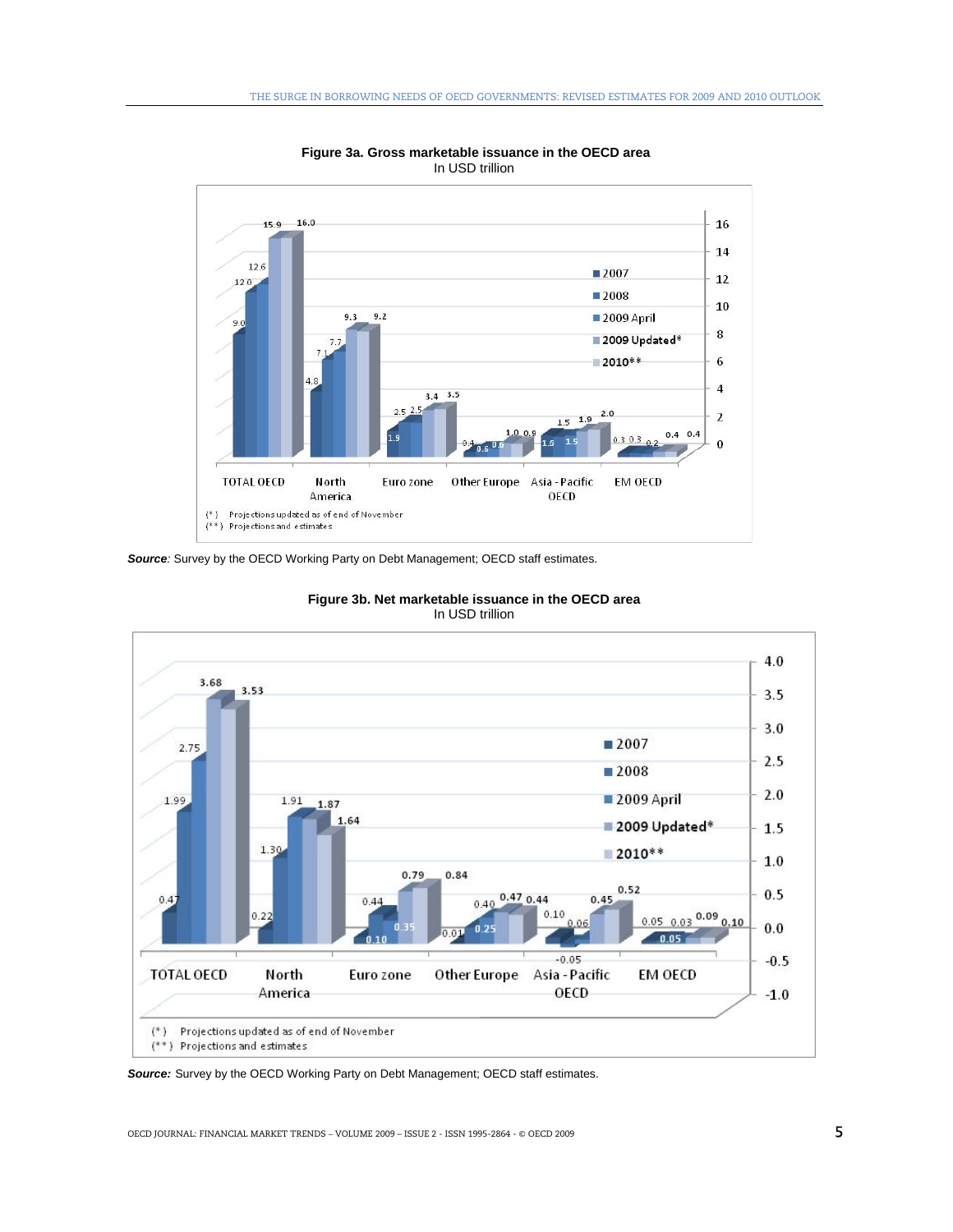

**Figure 3c. Gross and Net marketable issuance in G-7 countries**  In USD trillion

*Source:* Survey by the OECD Working Party on Debt Management; OECD staff estimates.

The share of the North American region in total gross borrowing increased from nearly 54% in 2007 to 59% in 2008; and is expected to reduce slightly to around 58% this year and 57% in 2010. The share of euro zone governments in total gross borrowing has remained more or less at the same level throughout the period 2007-2009 and is expected to increase slightly to close to 22 % in 2010.

Like the North American region, the share of non-Euro zone European countries in total gross borrowing has increased from just over 4% in 2007 to 6.3% in 2009 and is expected to decrease to just below 6% in 2010. Interestingly, the share of Asia-Pacific governments has dropped from close to 18% in 2007 to nearly 12% in 2009. The share of Emerging OECD in total borrowing has decreased as well by 1% in the period of 2007-2009. For next year, the shares of both the Asia-Pacific and Emerging regions are expected to increase (Figures 4a and 4b).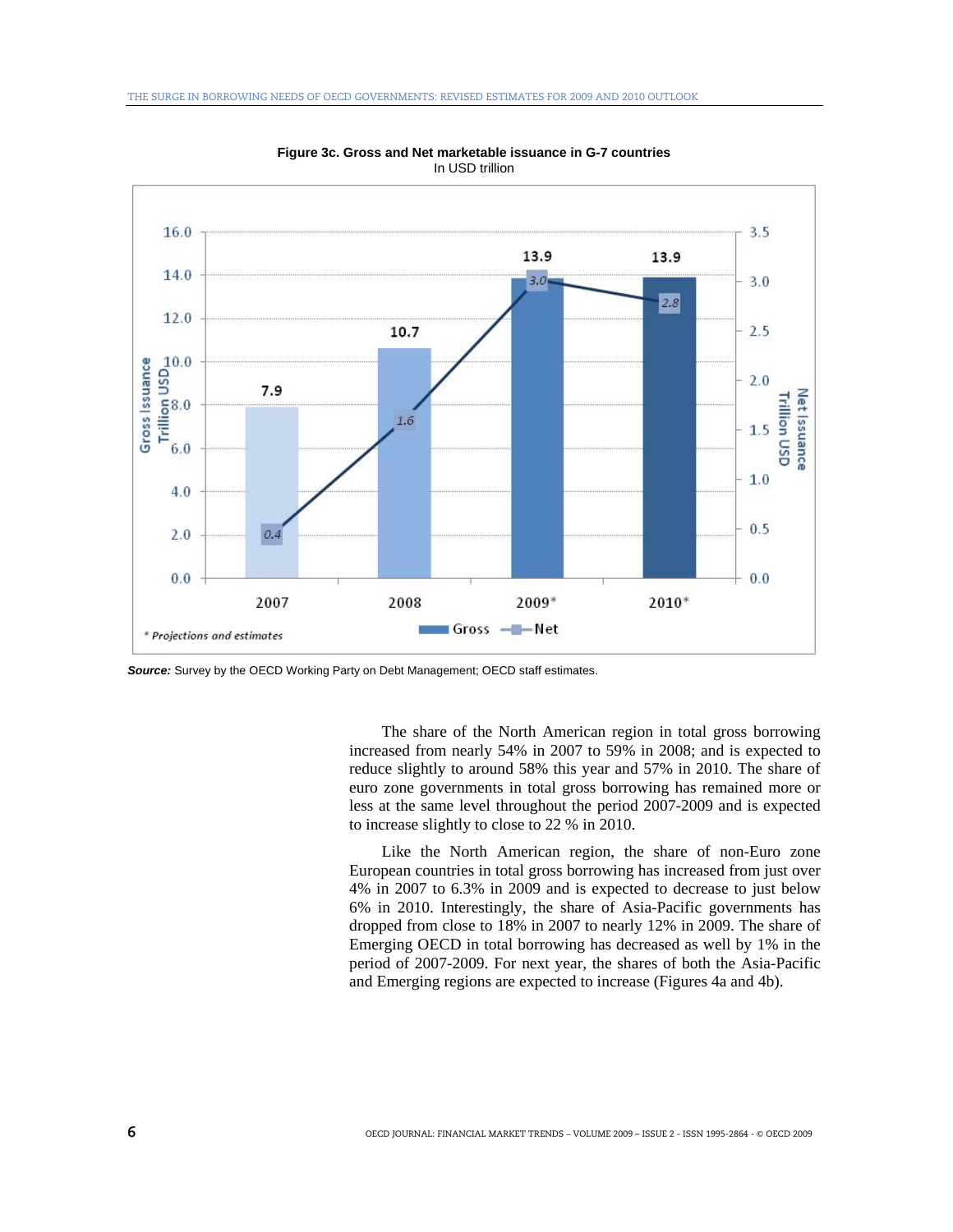

![](_page_6_Figure_2.jpeg)

**Figure 4b. Regional breakdown (2009, 2010)** 

![](_page_6_Figure_4.jpeg)

*Source:* Survey by the OECD Working Party on Debt Management; OECD staff estimates.

### **III. Implications of record issuance**

Since many OECD governments will also undertake this and next year (near-) record debt issuance, competition among sovereign issuers is set to remain strong. Borrowing needs have increased in all regions. For 2009-2010, this upward trend is expected to level off, but at a high level (Table 1a and 1b).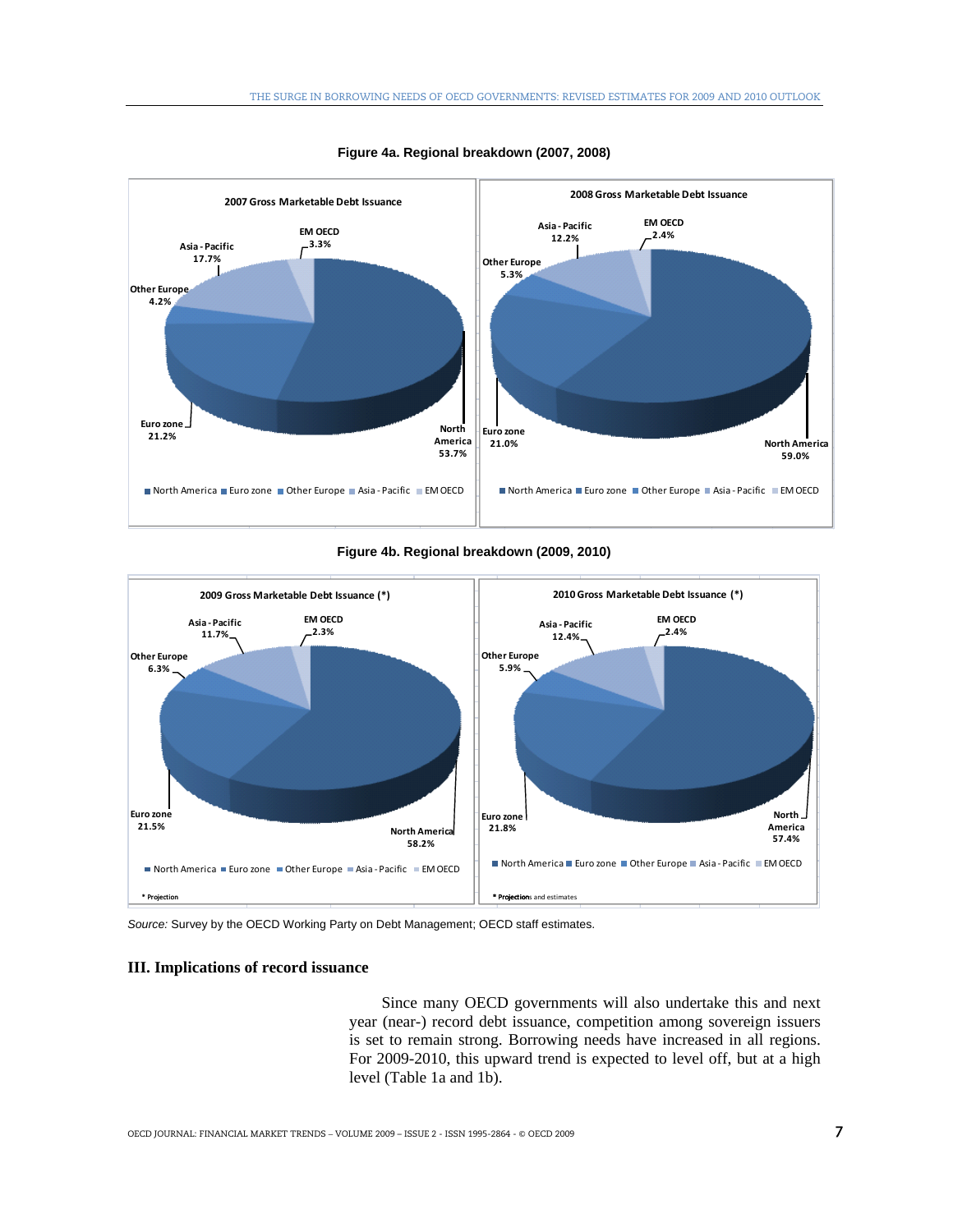|                     |          | 2007-2008 2008-2009 | 2009-2010 2007-2009 |        |
|---------------------|----------|---------------------|---------------------|--------|
| North America       | 47.5%    | 30.8%               | $-1.3%$             | 92.9%  |
| Euro zone           | 33.1%    | 35.4%               | 1.9%                | 80.2%  |
| Other Europe        | 67.5%    | 58.0%               | $-5.1%$             | 164.6% |
| Asia - Pacific OECD | $-7.2\%$ | 27.1%               | 6.3%                | 18.0%  |
| <b>EMOECD</b>       | $-0.7%$  | 28.1%               | 4.4%                | 27.1%  |
| <b>TOTAL OECD</b>   | 34.1%    | 32.7%               | 0.2%                | 77.8%  |

#### **Table 1a. Percentage change in funding: Total issuance**

Change in Gross Borrowing

**Table 1b. Percentage change in funding: Net issuance** 

|                     | Change in Net Borrowing |                               |          |  |
|---------------------|-------------------------|-------------------------------|----------|--|
|                     |                         | 2007-2008 2008-2009 2009-2010 |          |  |
| North America       | 498.7%                  | 44.7%                         | $-12.7%$ |  |
| Euro zone           | 341.7%                  | 78.7%                         | 6.4%     |  |
| Other Europe        | 1929.9%                 | $91.1\%$                      | $-7.6%$  |  |
| Asia - Pacific OECD | $-152.2%$               | 1000.6%                       | 15.6%    |  |
| <b>EMOECD</b>       | 3.4%                    | 91.6%                         | 4.3%     |  |
| <b>TOTAL OECD</b>   | 321.4%                  | 85.3%                         | $-4.1\%$ |  |

*Source:* Survey by the OECD Working Party on Debt Management; OECD staff estimates.

## *Higher expected yields leading to higher debt-service costs…*

*...but impact on rates mitigated thus far by high unemployment, demand for safe assets, low official interest rates, and non-standard monetary policy measures* 

*The importance of a credible exit strategy…* 

*…supported by fiscal policy…* 

Additional competition for funds has been coming from the issuance of government-guaranteed bank bonds. The rapid and massive increase in government issuance can be expected to push the prices of government debt down and yields up. Also higher debt levels can be expected to exert an upward pressure on rates (Figure 5a).

Higher yields, in turn, will increase government debt payments (Figure 5b).  $\frac{1}{7}$  However, the following financial crisis/recession-related factors are mitigating or delaying this supply impact on prices and yields: (a) high unemployment that is keeping expectations of future inflation in check; (b) in spite of an increase in demand of some higheryielding riskier assets, there is still a relatively high level of risk aversion that continues to encourage a strong demand by institutional investors for safe and liquid assets; (c) low official interest rates; (d) the impact on (longer-dated) government debt of quantitative easing policies pursued by some OECD central banks; (e) the high demand for government paper by banks for use as high-quality collateral.

But, clearly, when the recovery gains traction, monetary exit measures are going to be implemented and risk aversion will decrease, while sovereign issuance will need to retrench in an orderly way to avoid market stress and crowding-out the private sector. To that end, a timely and credible exit strategy is needed, with the essential support of sound fiscal consolidation policies. It is also important to avoid or mitigate possible market stress related to the higher real-interest rates associated with the central bank's (CB's) exit strategy. To that end, it is important that the (future) shift to a tighter monetary policy is carefully implemented as regards the timing and sequencing of the different exit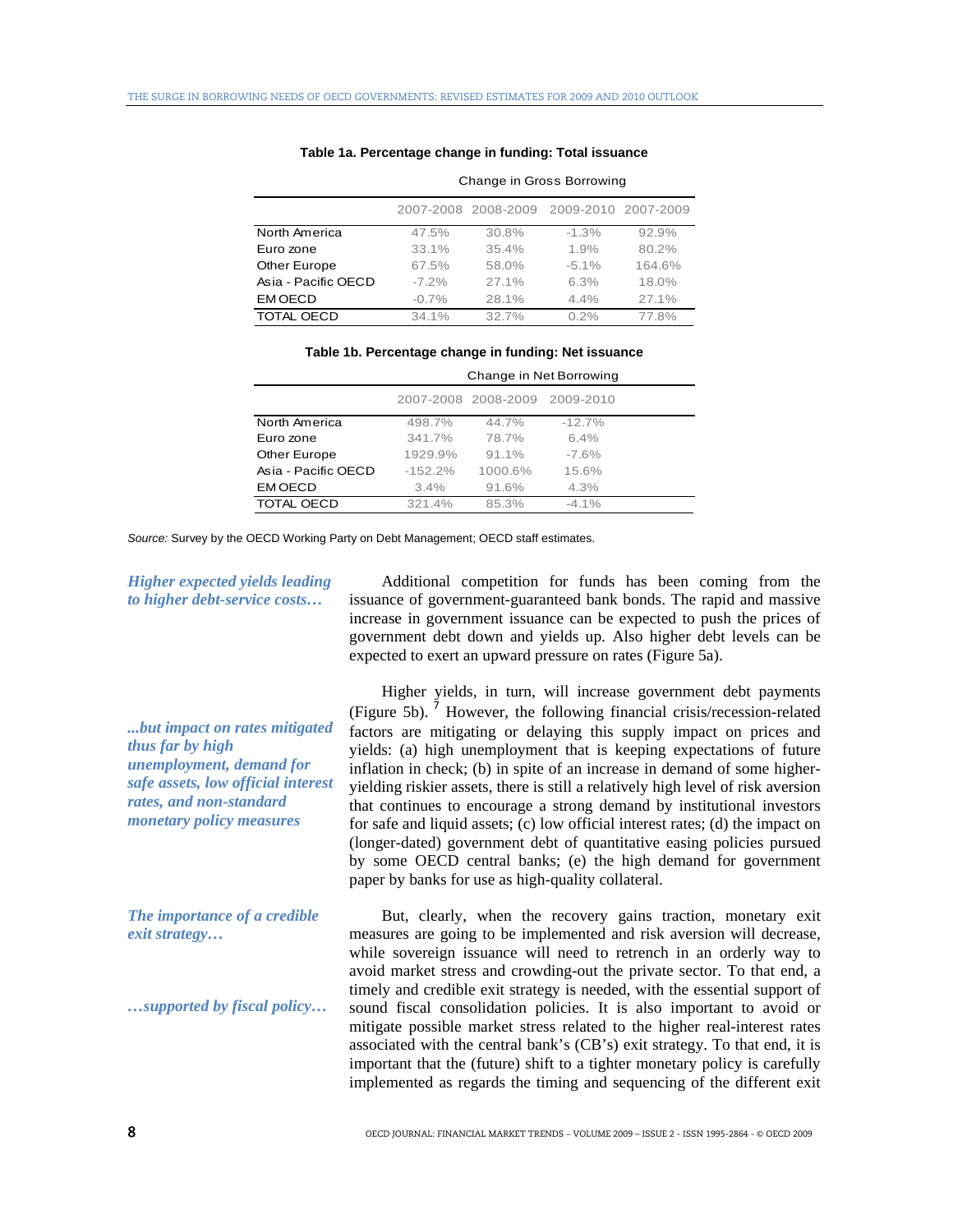*…and information exchange between DMOs and central banks* 

measures to be taken by the monetary authorities. Since debt managers are financing historically high (and still increasing) budget deficits, it is important that DMOs and CBs keep each other informed about policy moves that can be expected to have significant market impacts.

![](_page_8_Figure_3.jpeg)

**Figure 5a. Long-term interest rates in selected OECD countries** 

**Figure 5b. General government net debt interest payments in selected OECD countries**  In per cent of total outlays

![](_page_8_Figure_6.jpeg)

*Source:* Calculations based on OECD Economic Outlook 86 Database, November 2009.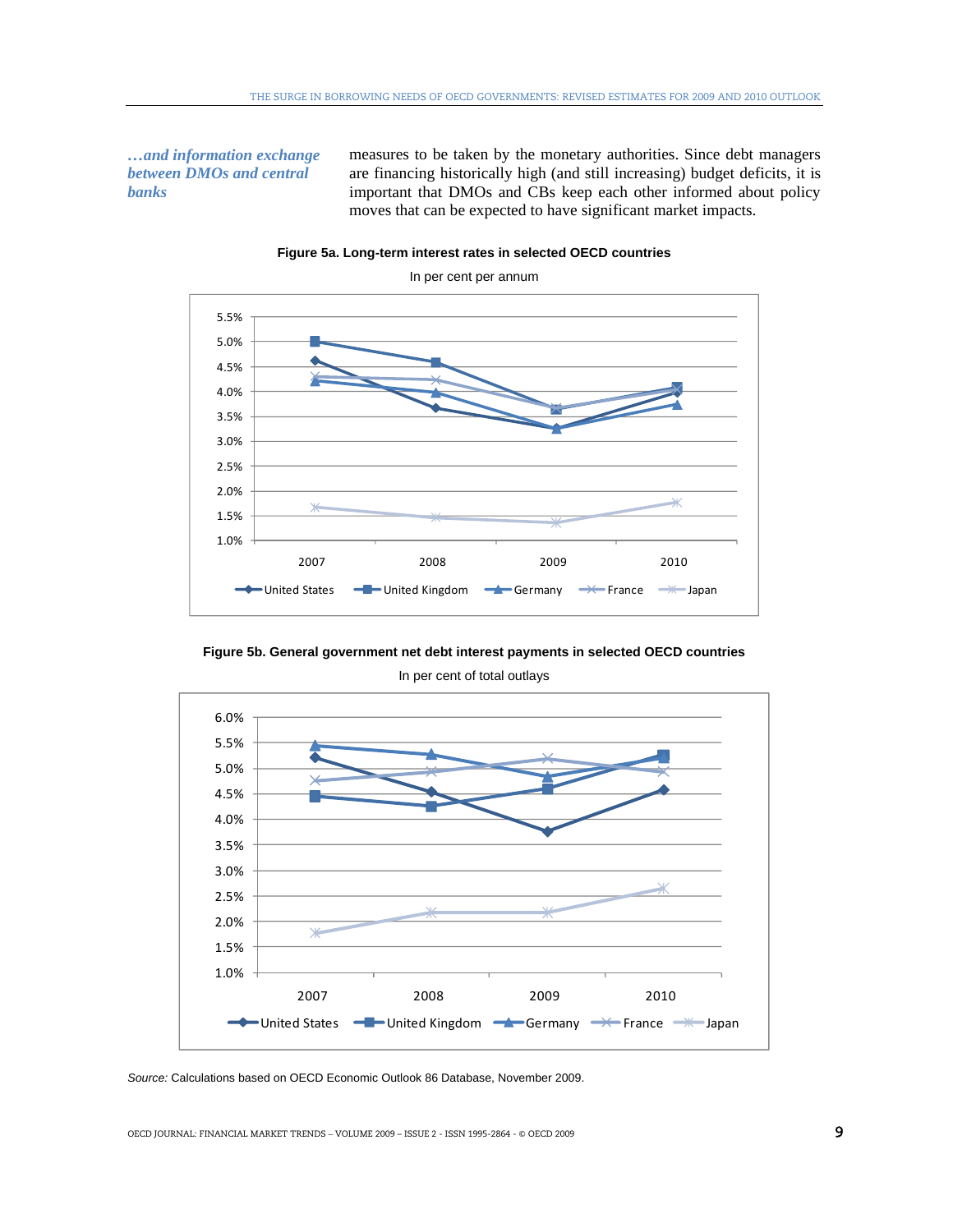# **IV. Structural changes in borrowing strategies?**

*Issuance challenges compounded by increasing debt* 

Tight liquidity conditions, the rapid increase in borrowing requirements, the high demand for safe assets by many categories of investors, and the highly risk-averse behaviour of market participants, had been forcing debt managers to change or modify their borrowing strategies in terms of maturity (shorter), currency (an increase in foreign liabilities $\delta$ ) and type of instruments (more bills and notes). This response to crisis-related uncertainty has resulted in somewhat more opportunistic issuance programmes. The issuance challenges for many DMOs are compounded by increasing debt levels $9 - a$  trend already visible prior to the crisis (Figure 6).

#### **Figure 6. Central government marketable debt in selected OECD countries**

![](_page_9_Figure_5.jpeg)

1998-2010

*Source*: 1998-2008: OECD Central Government Statistical Yearbook; 2009 and 2010: OECD WPDM, OECD Staff estimates.

Thus far, much of the pressures to accommodate sharp increases in borrowing needs have been met by the issuance of short-term paper (Short-Term Government Paper – STGP); although more recently a shift to longer-term issuance can be detected (Table 2). A recent OECD survey on "Changes in the Use of Short-Term Papers" as well as discussions within the OECD WPDM and the Global OECD Forum on Public Debt Management<sup>10</sup> covered two perspectives of the increased issuance of STGP, both prior and during the crisis: (a) the debt manager's point-of-view and (b) the liquidity perspective.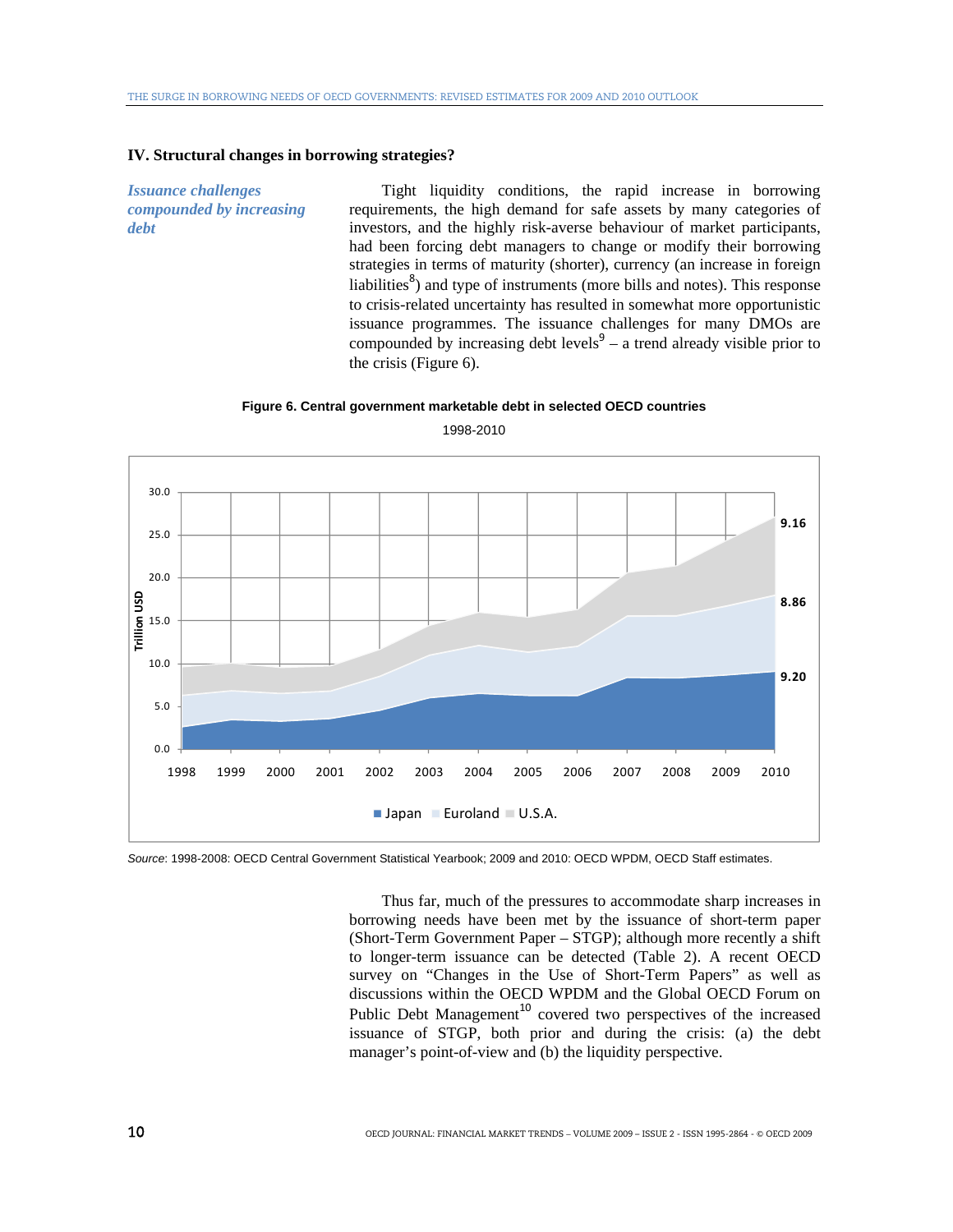The Survey focused first on the changing role and use of short-term instruments issued by OECD DMOs in the period 1998-2007, while analysing their strategic role in debt and/or liquidity management. The Survey shows that the use of STGP by emerging market economies had decreased significantly over the survey period. This is primarily the consequence of a structural trend whereby debt managers were able to lengthen the maturity of their portfolio under favourable conditions, thereby decreasing the share of Treasury bills (T-Bills). T-Bills are the main instrument in the category of Short-Term Government Paper (STGP). Even before the crisis, countries with high borrowing requirements were using T-Bills for funding purposes more often than those with low budget deficits or budget surpluses.

OECD debt managers underlined three important influences of the ongoing financial and economic crisis on borrowing strategies. First, the borrowing requirements in many OECD countries have increased significantly in response to financing bail-out operations and othercrisisinduced expenditures. Borrowing needs also increased via additional knock-on effects of the recession on expenditures and lower tax income. Second, liquidity conditions tightened initially and market participants all over the world became much more risk averse. Third, policy responses by central banks (both via conventional and non-conventional measures) and governments (with DMOs playing an important supporting role) improved liquidity conditions significantly.

Debt managers confirmed that these three factors had a significant impact on their issuance strategies and procedures.<sup>11</sup> Auctions are held more frequently than before, with an extra supply of short-term debt, notably bills. Debt managers noted that in times of extreme risk-aversion and high uncertainty, STGP issuance is the major vehicle for governments to raise extra funds at short notice while providing liquid and secure instruments to the market. The share of short-term debt in the total borrowing had jumped from 65 % in 2007 to nearly 70 % in 2008. For the OECD area as a whole, it is estimated that around 63 % of gross borrowing needs for 2009 and just over 62 % for 2010 will be covered by issuing short-term debt (Table 2). On the other hand, the share of short-term debt issuance in total gross issuance varies significantly across regions. For example, for 2009, this share drops to around 48 % for the whole OECD area when North America is excluded.

The sharp increase in short-term paper issuance has resulted in lower average maturities of debt portfolios with more challenging repayment schedules. Roll-over risk has therefore increased. In response, many sovereign issuers indicated that they are aiming to reduce (further) roll-over risk by incorporating more long-term instruments in issuance programmes. Several OECD countries have already made important progress in this direction.

*Crisis (response) is having a major influence on issuance strategies and procedures* 

*Almost 70 % of gross borrowing needs for 2008 covered by short-term debt* 

*Need to (further) reduce rollover risk*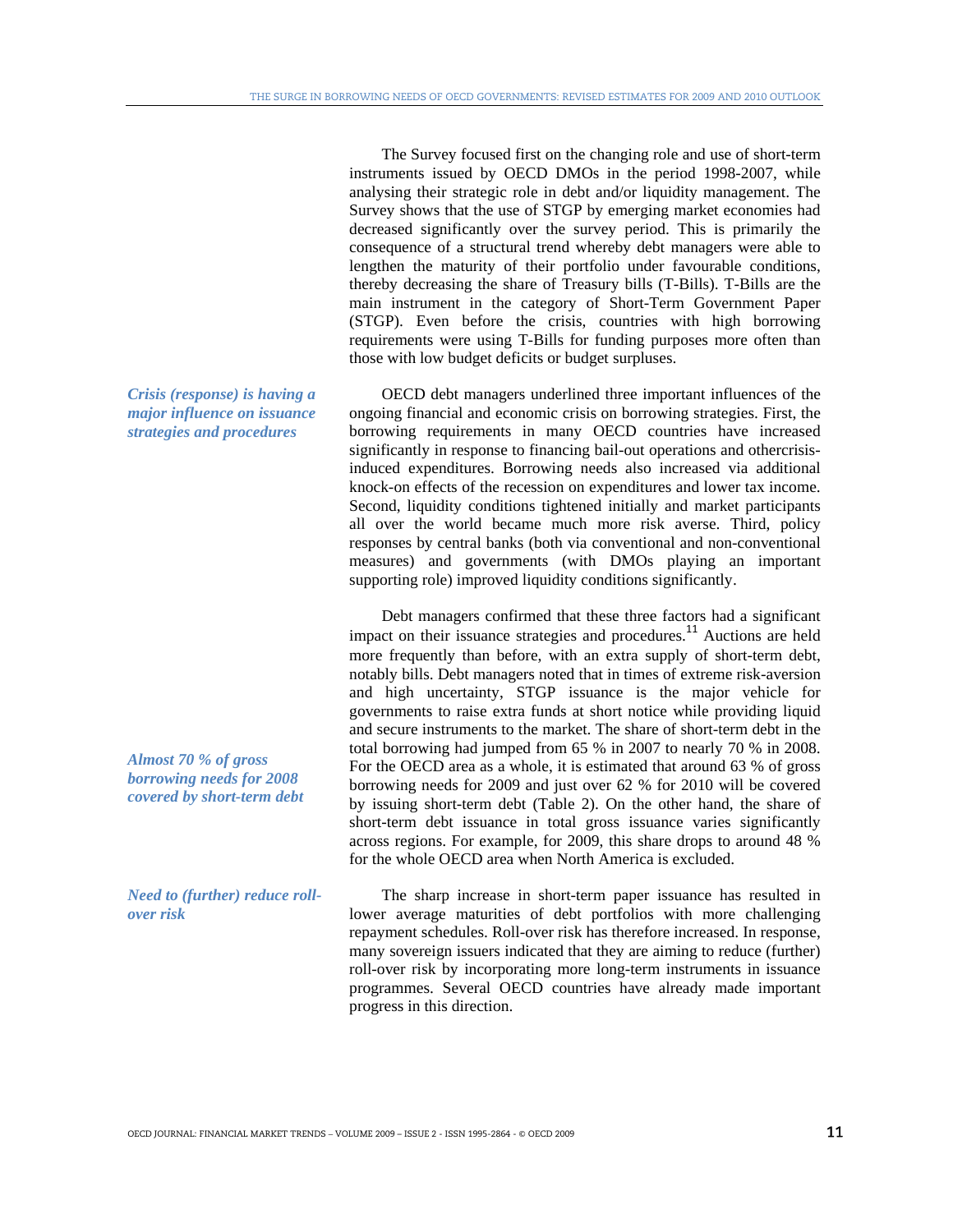|                     | Projection<br>2009 (Bn USD) | Projection<br>2009 (Bn USD) | Term<br><b>Issuance</b> | Projection<br>2010 (USD Bn) | ST Issuance Total Issuance % of Short ST Issuance Total Issuance % of Short<br>Projection<br>2010 (USD Bn) | Term<br><b>Issuance</b> |
|---------------------|-----------------------------|-----------------------------|-------------------------|-----------------------------|------------------------------------------------------------------------------------------------------------|-------------------------|
| North America       | 6923                        | 9279                        | 74.6%                   | 6767                        | 9161                                                                                                       | 73.9%                   |
| Euro zone           | 2061                        | 3424                        | 60.2%                   | 2063                        | 3489                                                                                                       | 59.1%                   |
| Other Europe        | 461                         | 998                         | 46.2%                   | 446                         | 947                                                                                                        | 47.1%                   |
| Asia - Pacific OECD | 475                         | 1869                        | 25.4%                   | 526                         | 1986                                                                                                       | 26.5%                   |
| EM OECD             | 192                         | 372                         | 51.7%                   | 193                         | 388                                                                                                        | 49.8%                   |
| TOTAL OECD          | 10113                       | 15942                       | 63.4%                   | 9996                        | 15971                                                                                                      | 62.6%                   |

#### **Table 2. Revised overview of short-term issuance in 2009 and 2010**

*Source:* Surveys by the OECD Working Party on Debt Management, OECD staff estimates.

# **V. Maintaining and expanding the investor base**

| Preferences of foreign and<br><i>domestic investors</i><br>With greater urgency for road | Against the backdrop of concerns about (future) market absorption<br>problems, it is crucial that DMOs maintain or even expand the investor<br>base. In this context, it is essential that the preferences of foreign and<br>domestic investors are taken into account when making decisions about<br>the modalities of supply/issuance programmes, especially when<br>broadening the investor base and when new (retail or wholesale)<br>products are planned to be introduced. Since uncertainties related to the<br>crisis can be expected to have an adverse impact on the investor base,<br>several DMOs reported greater urgency for organising road shows for<br>large (foreign) investors. |
|------------------------------------------------------------------------------------------|----------------------------------------------------------------------------------------------------------------------------------------------------------------------------------------------------------------------------------------------------------------------------------------------------------------------------------------------------------------------------------------------------------------------------------------------------------------------------------------------------------------------------------------------------------------------------------------------------------------------------------------------------------------------------------------------------|
| shows<br>and importance of<br>transparency and<br>communication channels                 | Although issuance programmes have become somewhat more<br>opportunistic, transparent debt management remains at the core of good<br>relationships with the market. To that end, during crisis periods, direct<br>contact with investors (including via road shows) is more important than<br>before, in particular to explain changes in the overall situation and policy<br>framework. All forms of communication are of importance, including<br>high-quality websites. In this context, primary dealers' principal job is to<br>sell debt, while the principal task of DMOs is to explain how they (and<br>the government moregenerally) operate.                                               |
| <b>Pension funds and insurance</b><br>firms important buyers of long<br>paper            | Debt managers expressed confidence that pension funds and<br>insurance companies will continue to support demand at the long end of<br>the yield curve as important buyers of long paper.                                                                                                                                                                                                                                                                                                                                                                                                                                                                                                          |
| Diminishing risk appetite<br>foreign investors affecting<br>emerging debt markets        | The financial crisis has forced investors to reduce their exposure to<br>riskier securities, thereby increasing the risk premium on emerging<br>market instruments. DMOs from emerging debt markets expressed their<br>concern that the diminishing risk appetite of foreign investors and<br>associated out-flow of foreign capital are affecting especially the long                                                                                                                                                                                                                                                                                                                             |

end of the yield curve.<sup>12</sup>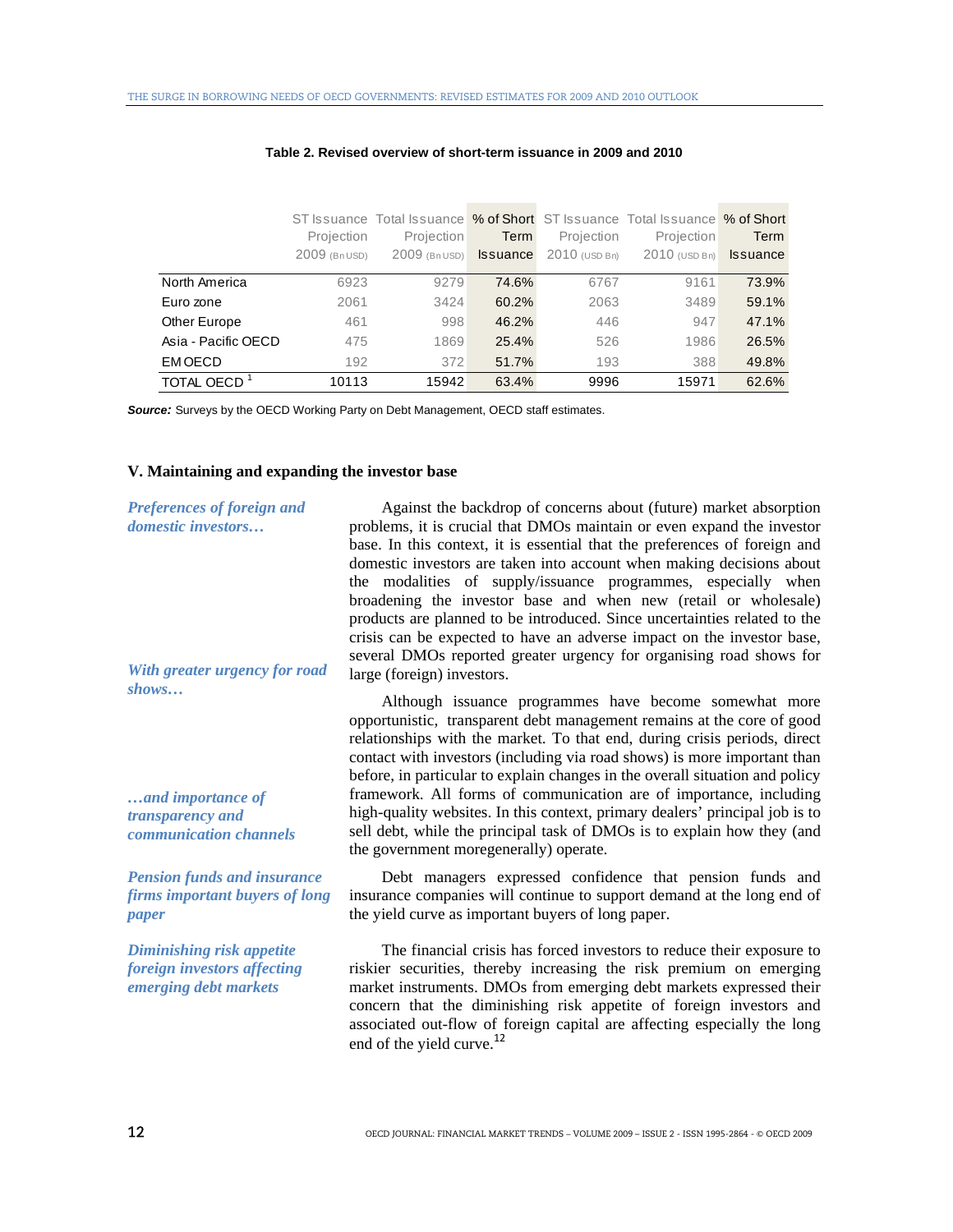### **VI. Policy conclusions**

Since many OECD governments will also undertake record debt issuance this and next year, competition among sovereign issuers is set to remain strong. Additional competition for funds has come from the issuance of government-guaranteed bank bonds.

This second OECD-area funding outlook continues to be hampered by unusual uncertainties surrounding the general economic outlook, the calibration of macro-economic stimulus plans, increasing debt and debtservice levels, as well as the timing and sequencing of the steps of the exit strategy. In addition, contingent debt is fairly high.

Issuance conditions have therefore worsened with reports of sometimes weak demand at auctions. In response, several DMOs have adopted changes in issuance procedures including the use of new sales channels and more flexibility at auctions. But the risk is that when the recovery gains traction and risk aversion falls, yields will start to rise. There are already signs that issuance conditions are becoming more challenging as indicated by reports of weaker demand at some recent government bond auctions.

Thus far, however, most OECD debt managers have been very successful in financing the surge in funding needs. Less successful auctions can therefore best be interpreted as "single market events" and not as unambiguous evidence of systemic market absorption problems.

Although fund raising strategies have become more flexible and somewhat more opportunistic, OECD debt managers remain committed to maintaining a transparent debt management framework so as to minimise medium-term borrowing costs.

The future trend could be more challenging, given that rising issuance is occurring hand in hand with increasing overall debt levels. Sovereign debt managers need therefore to give high priority to the implementation of a timely and credible medium-term exit strategy. Addressing roll-over risk is a key element of rebalancing the profile of issuance programmes by incorporating more long-term instruments. A sound debt strategy needs to be supported by a credible medium-term fiscal strategy so as to avoid future "crowding out" as a result of higher interest rates and issuance problems. It is also important to avoid or mitigate possible market stress related to the higher real-interest rates associated with the central bank's (CB's) exit strategy. Since debt managers are financing historically high (and still increasing) budget deficits, it is important that DMOs and CBs keep each other informed about policy moves that can be expected to have significant market impacts.

The crisis is having an impact on the investor base of public debt markets. DMOs have noted that a broad and diverse investor base remains essential in maintaining a diversified and liquid domestic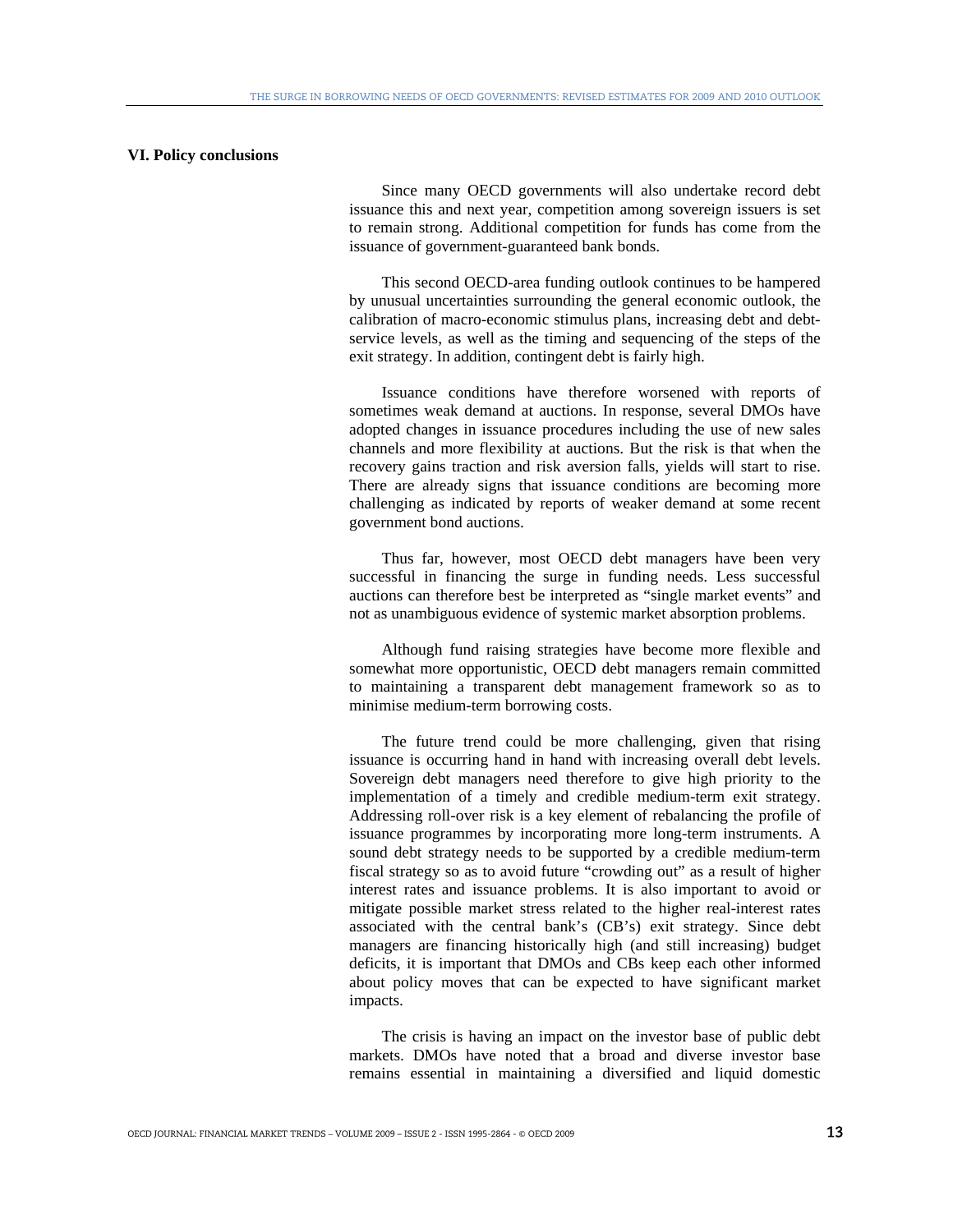government bond market. Debt managers from emerging markets have pointed to the diminishing risk appetite of foreign investors and associated out-flow of foreign capital that is especially affecting the long end of the yield curve.

# 3B**NOTES**

- <sup>1</sup> See, for example, Blommestein (2009a).
- 2 See for details Olofsson *et al.* (2010).
- 3 OECD Economic Outlook 86 (Preliminary Edition), November 2009.
- 4 Debt Management Office (DMO).
- <sup>5</sup> The most recent policy information in this study is based on OECD surveys conducted among delegates of the WPDM, public information from official sources, OECD Central Government Debt, Statistical Yearbook 1999-2008, and OECD Economic Outlook 86 database.
- 6 See for details Blommestein (2009b).
- $<sup>7</sup>$  The data shown for Austria, Greece, Italy and Sweden are net of the impacts of swaps and forward rate transactions</sup> on interest payments, in accordance with national income accounts conventions. The data reported to Eurostat for the excessive deficit procedure includes such transactions and therefore may show lower interest payments in some years. For Belgium, the figures include interest payments on the debt of the railway company SNCB from 2005 onwards. For Germany, the figures include interest payments of the Inherited Debt Fund from 1995 onwards. In the case of Ireland and New Zealand, where net interest payments are not available, net property income is used as a proxy. For Japan, the figures include interest payments on the debt of the Japan Railway Settlement Corporation and the National Forest Special Account from 1998 onwards.
- <sup>8</sup> Although many DMOs are using currency swaps to eliminate the resulting foreign currency exposure.
- <sup>9</sup> Clearly, OECD governments with low debt levels and modest borrowing requirements (some of them were until recently even running fiscal surpluses) are in a much more comfortable situation.
- $10$  Annual Meeting of the Working Party on Government Debt Management held on 14-15 October 2008; and the  $18<sup>th</sup>$ Global OECD Forum on Public Debt Management, held on 3 and 4 December 2008.

<sup>11</sup> See Blommestein (2009b).

<sup>12</sup> As noted above, many debt managers (also from mature markets) were forced to rely more heavily on the issuance of short-term and floating rate instruments.